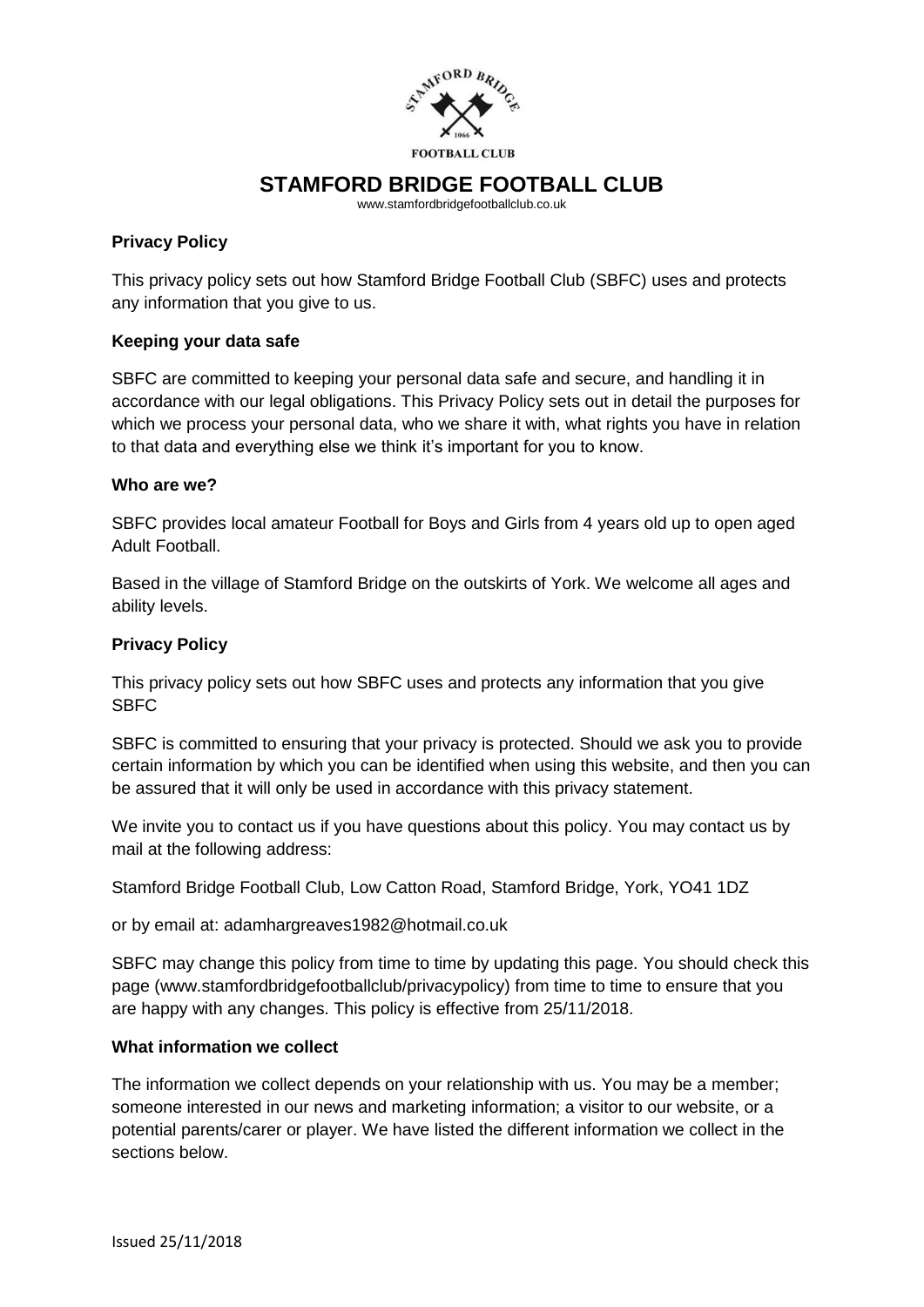

www.stamfordbridgefootballclub.co.uk

### **Website visitors**

If you are visiting our website then we will store pieces of information in your browser called cookies. A cookie is a small file that is stored on your computer and allows websites to 'remember' you, either for the duration of your visit (a 'session cookie') or for repeat visits (a 'persistent cookie'). Cookies allow websites to, among other things, remember if you have logged in or not, remember your preferences and tailor your experience of the website.

We use traffic log cookies to identify which pages are being used. This helps us analyse data about web page traffic and improve our website in order to meet our customer's needs and expectations. We only use this information for statistical analysis purposes and the data is not personally-identifiable.

Overall, cookies help us provide you with a better website, by enabling us to monitor which pages you find useful and which you do not. A cookie in no way gives us access to your computer or any information about you, other than the data you choose to share with us and the data provided by your browser (i.e. what type of browser you are using).

You can choose to accept or decline cookies. Most web browsers automatically accept cookies, but you can usually modify your browser settings to decline cookies if you prefer; however, this may prevent you from taking full advantage of the functionality of a website.

We do not attempt to determine from the tracking information the identity of anyone visiting the site.

#### **Members**

When you sign up for a SBFC account, becoming a member we will collect further information. We will collect the following:

- Your name
- Telephone number(s)
- Address
- Email address

We use this information to:

- to send you emails relating to SBFC news and events.
- to contact you about technical issues.
- to verify your details where we suspect fraudulent use of our services.
- to notify you of changes to terms and conditions.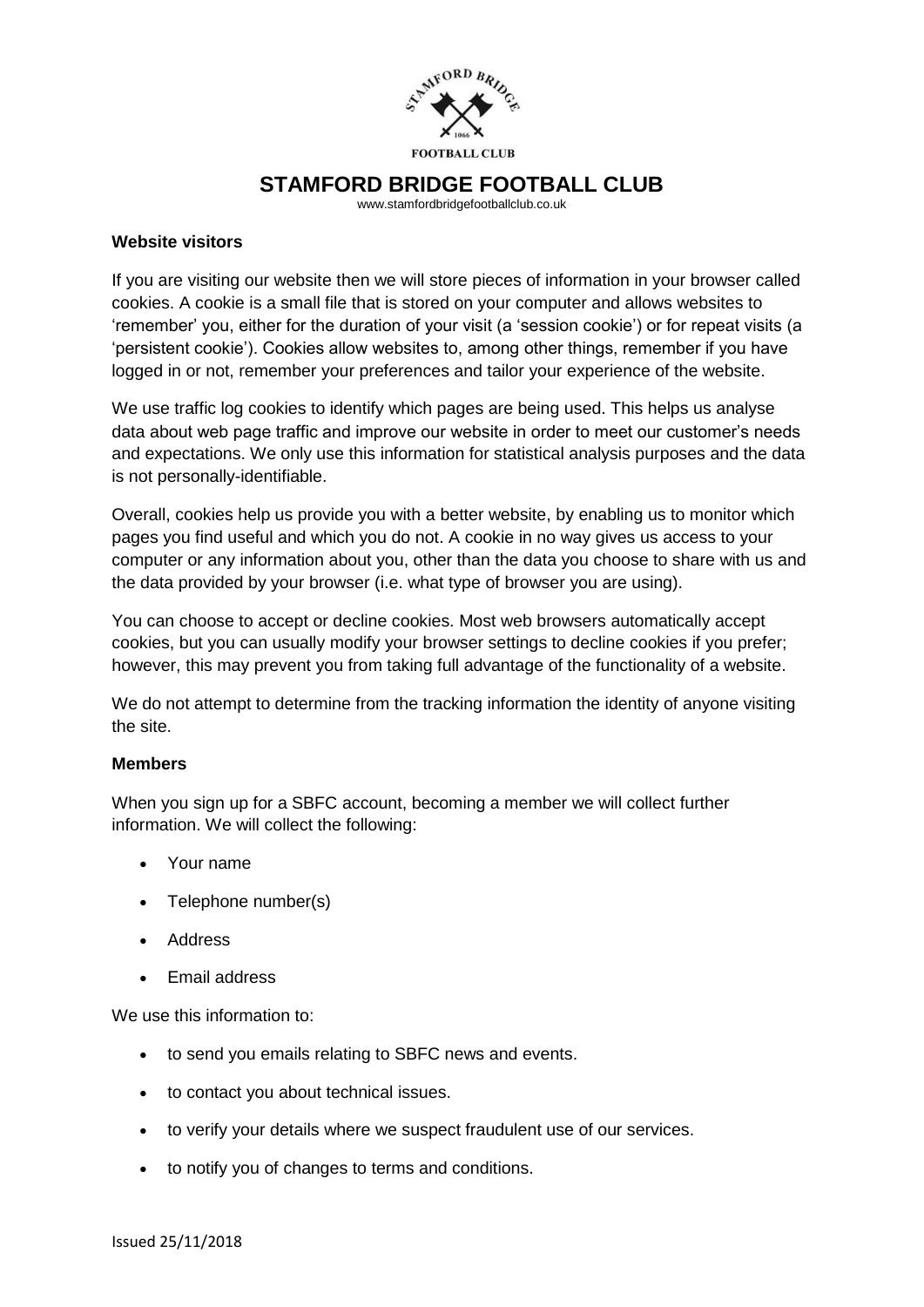

www.stamfordbridgefootballclub.co.uk

We will not give any data to any other party without thoroughly confirming the request (and its consequences) with you by email.

The only exception to this policy is when SBFC are presented with a legitimate legal warrant. In this instance we have notable exceptions to this policy:

 We may have to provide some of all your data to law enforcement authorities without informing you, and

Where this occurs:

- We will only comply with the letter of any order, filtering and removing extraneous data.
- We will inform you of the order, if we are able, as soon as we can or immediately after we have provided the data.

The reason that we must do this in secret is because by informing you of information that you may not want us to release, you might choose to delete the information we've been requested to retrieve. That deletion would risk putting SBFC in contempt of court, and leave us open to prosecution.

## **Marketing subscriber**

If you wish to receive marketing communication from us, we will collect your name and email address, from our subscribe consent sign up at the bottom of our home page. Alternatively, if you have expressed interest in one of our events we will also collect your name and email address as consent to subscribe to our marketing communication.

- Use this information to send you emails with details of news and events that we think you may be interested in.
- Never sell your details to anyone else.
- Stop sending you emails as soon as you notify us you do not wish to receive them.

The way we handle your data for marketing reasons doesn't change whether you are a member or not. Even as a member you would still need to give us permission to send you marketing emails via our subscribe button or registering event interest.

You can unsubscribe at any time by emailing adamhargreaves1982@hotmail.co.uk

## **Security**

We are committed to ensuring that your information is secure. In order to prevent unauthorised access or disclosure we have put in place suitable physical, electronic and committee procedures to safeguard and secure the information we collect online.